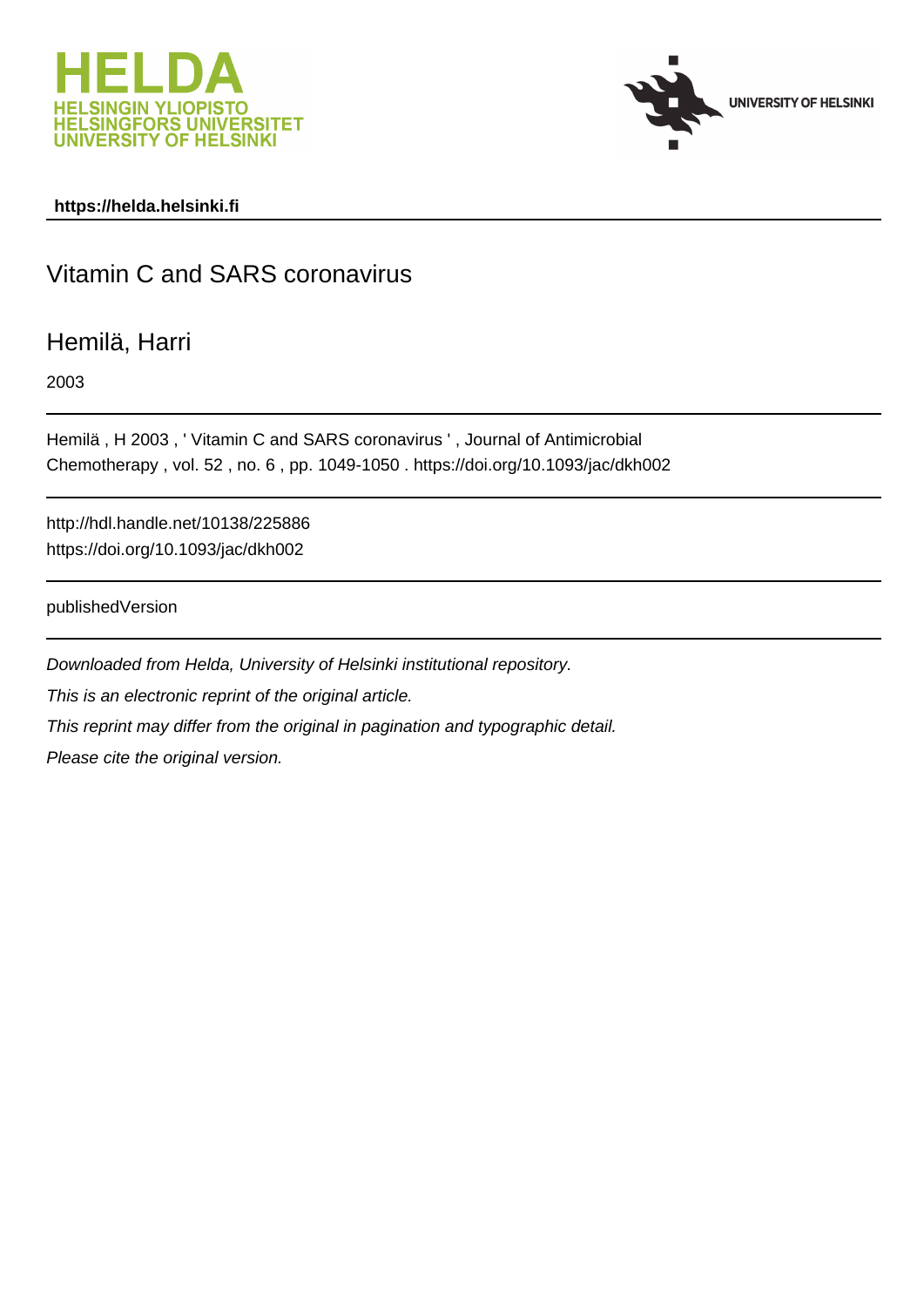#### **Correspondence**

procedure, the patient developed fever (38°C), lethargy and neck stiffness. Analysis of ventricular CSF revealed 105 white cells/mm<sup>3</sup> (90% of the white cells were neutrophils), a glucose level of 23 mg/dL (glucose level in the blood: 106 mg/dL) and protein of 119 mg/dL. Microscopic examination of the Gram staining showed yeast and no other microorganisms. Cultures were positive for *C. albicans* in three separate samples. The blood culture was sterile. The patient had been treated with fluconazole 400 mg intravenously (iv) daily, oxacillin 12 g iv daily, rifampicin 600 mg iv daily, but meningitis persisted. Twenty days after the stroke, the patient was admitted to our Infectious Diseases unit. The external shunt was removed and replaced immediately, and therapy with AmBisome (3 mg/kg/day) and flucytosine (150 mg/kg/day) was started. In addition, on days 7–9 of the new treatment, intraventricular amphotericin B deoxycholate was injected into the shunt at a dose of 4 mg daily (the shunt was closed for 4 h). Despite this therapy, the patient had a torpid clinical course; his fluids and clinical condition improved but without complete resolution. CSF culture was positive until the 7th day of therapy and after this was negative. Following 23 days of this drug regimen, serial CSF and serum samples were taken to check amphotericin B levels. Some samples were also taken during intraventricular infusion. All samples were stored at –80°C until assay. After 30 days, the patient died as a result of a second haemorrhagic stroke. Amphotericin B concentrations in the patient's CSF and serum samples were analysed by HPLC, as described by Bekersky *et al*. 1 We performed standard curves for amphotericin B by regression analysis. The peak serum level of amphotericin B was 15.61 mg/L and the area under the concentration– time curve (AUC) was 115.5 mg·h/L. Amphotericin B concentrations in ventricular CSF were between 0.09 and 0.24 mg/L (AUC 3.7 mg·h/L). Concentrations of ventricular amphotericin B taken after intrathecal administration (range +7, +24 h after intra-shunt infusion) were between 100.5 and 1.75 mg/L. The concentration of amphotericin B in lumbar fluid was 0.59 mg/L (the fluid sample was obtained by single lumbar puncture, 48 h after intra-shunt infusion of amphotericin B and 22 h after AmBisome iv).

One major concern, for therapy of fungal shunt infections, is CSF penetration of systemically administered amphotericin B. Currently, *C*. *albicans* is considered susceptible to amphotericin B at a concentration of 1 mg/L (MIC < 1 mg/L).<sup>2</sup> The minimal drug concentration achieved at the infection site should be at least equal to the MIC for the infecting organism, and *in vivo*, the ratio between the maximum concentration of the drug  $(C_{\text{max}})$  and the MIC value is the best predictor for outcome.3 Conventional amphotericin B deoxycholate is notorious for its inability to achieve consistently measurable concentrations in CSF; it ranges from undetectable to no more than 4% of serum concentrations.4

A potential strategy for reducing the toxicity and increasing the therapeutic index of amphotericin B is the use of lipid formulations of this drug, which allow the administration of a much higher dose.<sup>5</sup> In our case, administration of AmBisome at 3 mg/kg/day did not result in significantly enhanced amphotericin B concentration in CSF; in fact a fluid  $C_{\text{max}}$  of 0.24 is a sub-MIC concentration, and limited clinical results were obtained. These data show the poor penetration into CSF of liposomal amphotericin B at a dose of 3 mg/kg/day (CSF AUC was equivalent to 3.2% of serum AUC). The intrathecal amphotericin B therapy, administered only for 3 days in this case, achieved a temporary elevated concentration in ventricular CSF, but this did not contribute to the clinical outcome. If CNS penetration is based on  $C_{\text{max}}$ , an increased intravenous liposomal amphotericin dosage can be advocated to treat CNS *Candida* infections. In clinical situations, the administration, at maximal tolerable dosage, of AmBisome (5–10 mg/kg/day)

may provide more effective therapeutic results.<sup>5</sup> In addition, although a post-antifungal effect on *Candida* species was disregarded, it may have been attributable to amphotericin B and flucytosine, $6$  and it should be the aim of antimicrobial therapy to increase CSF drug concentration above the MIC so that there is a greater possibility of completely eradicating infection.

There exists a direct relationship between peak concentrations of amphotericin B in plasma, AUCs and cerebral tissue concentrations. This correlates directly with greater antifungal efficacy.<sup>5</sup> Thus, if azole-resistant *Candida* shunt infections occur, a high dose of AmBisome (5–10 mg/kg/day) may be a reasonable option.

### **References**

**1.** Bekersky, I., Boswell G. W., Hiles R. et al. (1999). Safety and toxicokinetics of intravenous liposomal amphotericin B (AmBisome) in beagle dogs. Pharmaceutical Research **16**, 1694–701.

**2.** Ellis, D. (2002). Amphotericin B: spectrum and resistance. Journal of Antimicrobial Chemotherapy **49**, Suppl. 1, 7–10.

**3.** Andes, D., Stamsted, T. & Conklin, R. (2000). Pharmacodynamics of amphotericin B in a neutropenic-mouse disseminated-candidiasis model. Antimicrobial Agents and Chemotherapy **45**, 922–6.

**4.** Patel, R. (1998). Antifungal agents. Part I. Amphotericin B preparations and flucytosine. Mayo Clinic Procceedings **73**, 1205–25.

**5.** Walsh, T. J., Goodman, J. L., Pappas, P. et al. (2001). Safety, tolerance and pharmacokinetics of high-dose liposomal amphotericin B (AmBisome) in patients infected with Aspergillus species and other filamentous fungi: maximum tolerated dose study. Antimicrobial Agents and Chemotherapy **45**, 3487–96.

**6.** Turnidge, J. D., Gudmundsson, S., Vogelman, B. et al. (1994). The postantibiotic effect of antifungal agents against common pathogenic yeasts. Journal of Antimicrobial Chemotherapy **34**, 83–92.

*Journal of Antimicrobial Chemotherapy* DOI: 10.1093/jac/dkh002 Advance Access publication 12 November 2003

### **Vitamin C and SARS coronavirus**

Harri Hemilä\*

*Department of Public Health, University of Helsinki, Helsinki, FIN-00014 Finland*

Keywords: ascorbic acid, pneumonia, severe acute respiratory syndrome

\*Tel: +359-0-191-27573; Fax: +358-0-191-27570; E-mail: harri.hemila@helsinki.fi

#### Sir,

Recently, a new coronavirus was identified as the cause of the severe acute respiratory syndrome  $(SARS)$ .<sup>1</sup> In the absence of a specific treatment for SARS, the possibility that vitamin C may show nonspecific effects on severe viral respiratory tract infections should be considered. There are numerous reports indicating that vitamin C may affect the immune system,  $2,3$  for example the function of phagocytes, transformation of T lymphocytes and production of interferon.